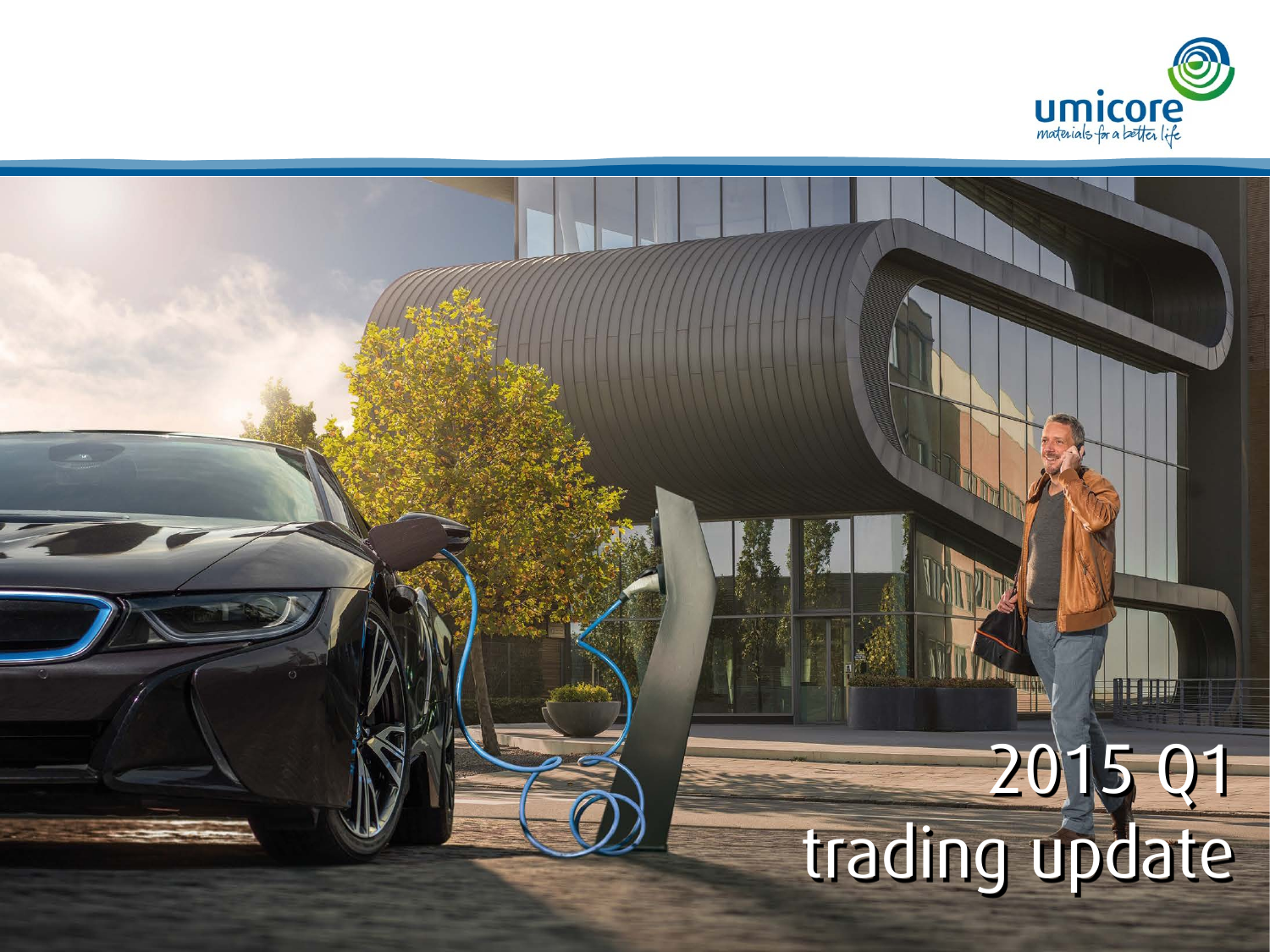

# 2015 Q1 highlights

### Revenues up by 11%:

- Catalysis up 15%: ramp-up of Euro 6 catalyst production for LDV and HDD
- Energy Materials up 20%: contribution of recent acquisitions and organic growth
- Performance Materials down 2%: slow start European construction sector
- Recycling up 7%: higher processed volumes and more favourable supply mix

Cash flows remained strong and net debt reduced from levels at the end of 2014

Moving ahead with the portfolio realignment: aim by end of 2016 to

- Divest Building Products and Zinc Chemicals
- Find strategic partnerships in Electro-Optic Materials and Thin Film Products

materials for a better life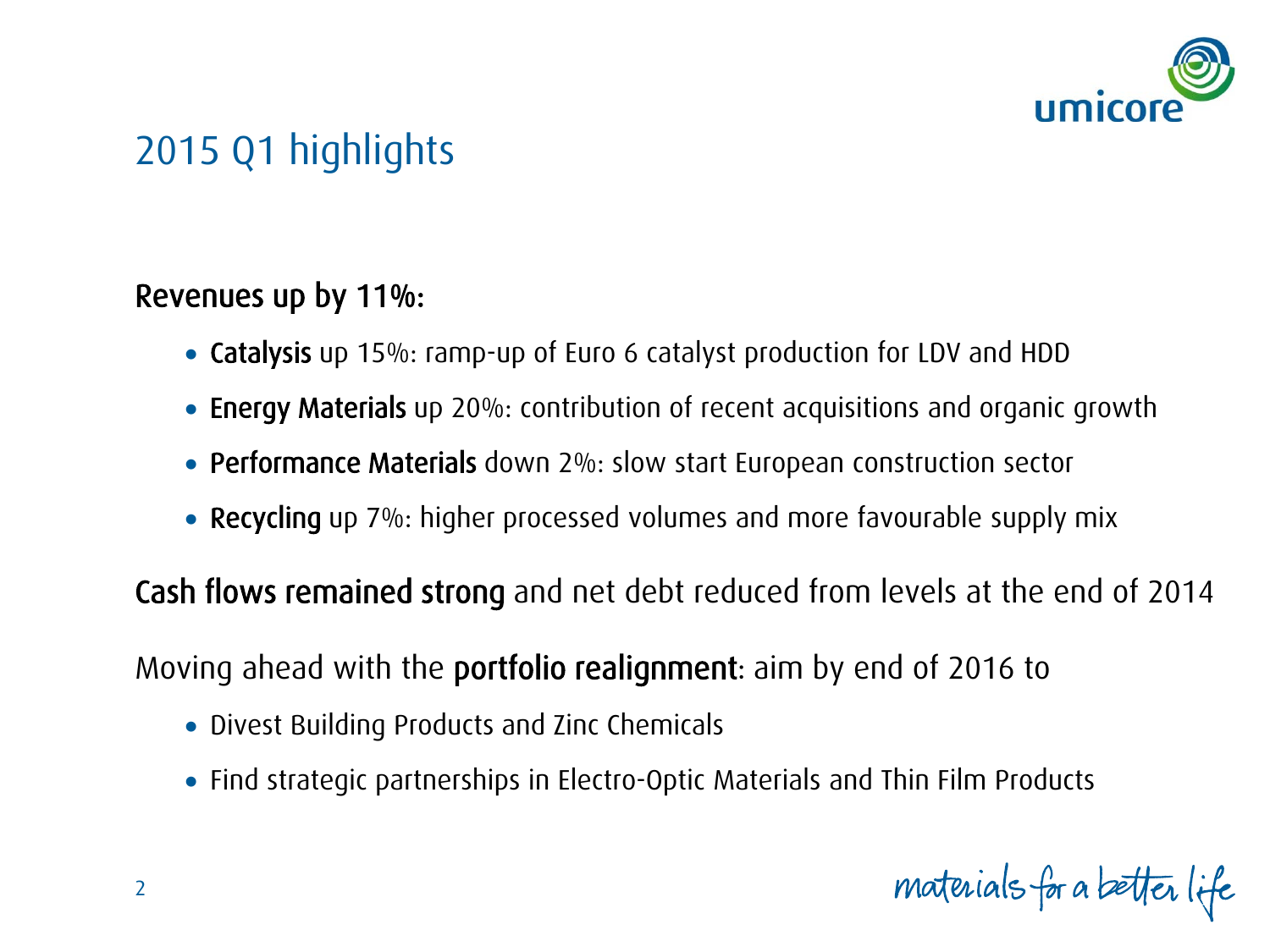

### 2015 full year outlook

Based on the first quarter performance and assuming current market conditions continue to prevail, Umicore expects full year recurring EBIT for 2015 to be between  $\epsilon$  310 million and  $\epsilon$  340 million. This reflects year-on-year growth in Catalysis and Energy Materials in particular.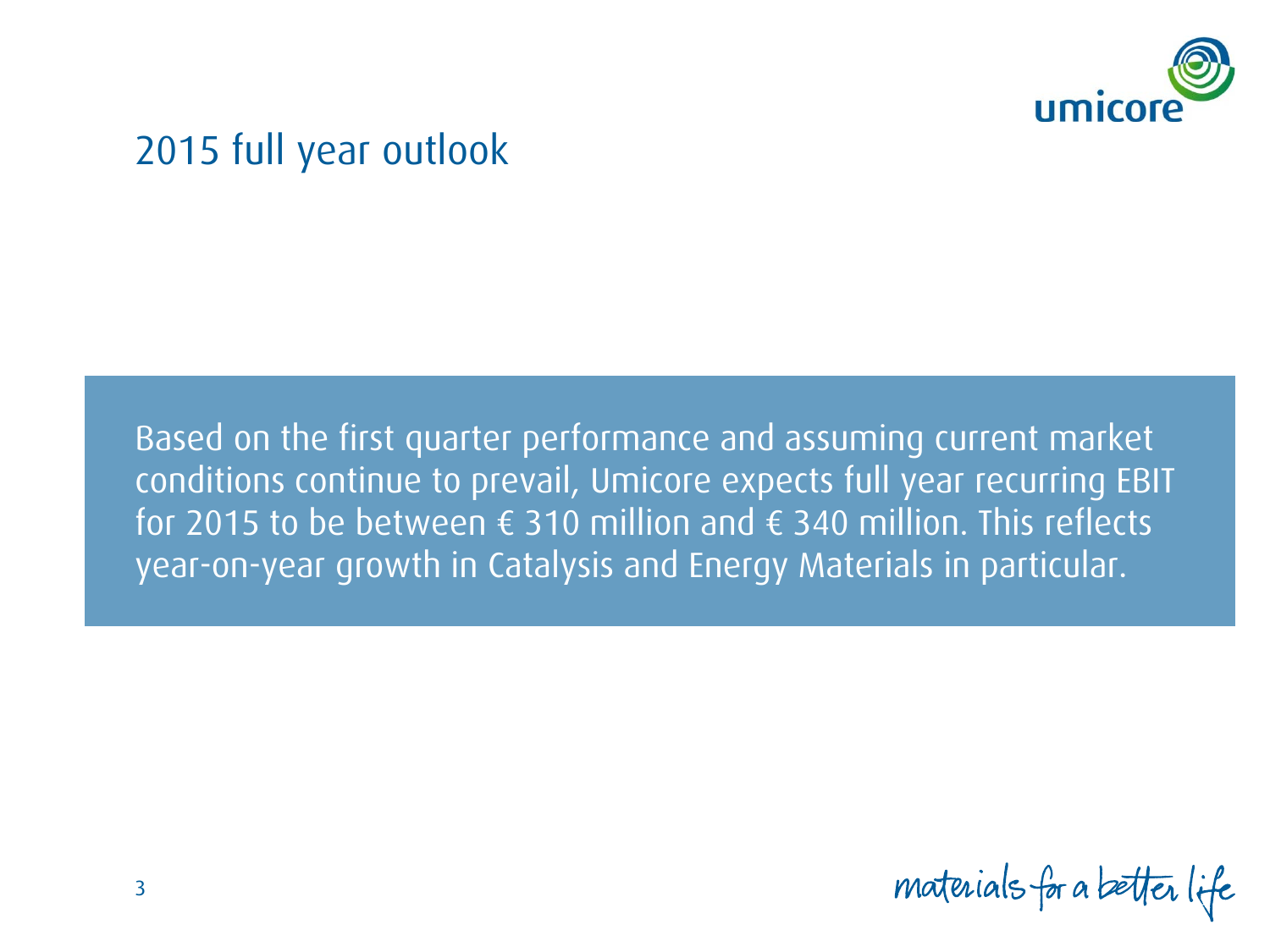

### 2015 Q1 business review

### Revenues up by 15%

Higher demand for Umicore's catalysts for LDV across regions; volumes and revenues outperformed the market globally and in all regions

Ramp-up of HDD catalyst production in Europe and China

Growth investments in South-Korea, Poland and Thailand on track

Higher revenues for Precious Metals **Chemistry** 

### Catalysis Energy Materials

### Revenues up by 20%

Slightly lower volumes for Rechargeable Battery Materials vs very strong Q1 '14; steady demand for portable electronics and increasing demand for (H)EV

Higher revenues in Cobalt & Specialty Materials following the integration of acquisitions and higher sales volumes

Higher revenues for Electro-Optic Materials and Thin Film Products supported by increasing demand in different end-markets

materials for a better life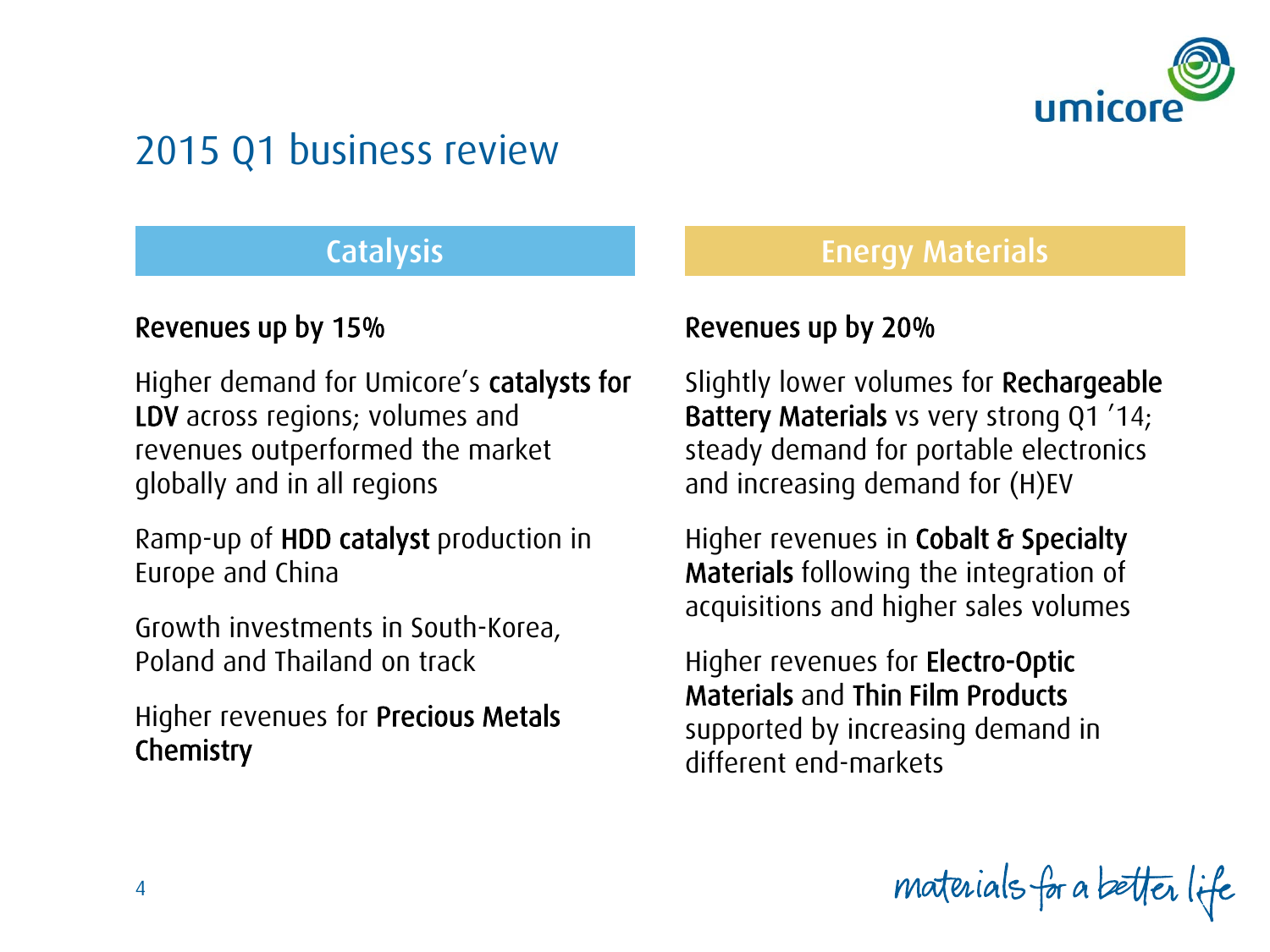

# 2015 Q1 business review

### Performance Materials **Recycling** Recycling

### Revenues down by 2%

Lower revenues for Building Products due to slower start in the European construction sector

Electroplating's revenues up with higher volumes for most products

Revenues for Platinum Engineered Materials down linked to the timing of projects

Flat revenues for Technical Materials

Zinc Chemicals' revenues up in all product groups and better recycling margins

### Revenues up by 7%

Precious Metals Refining revenues up as a result of higher processed volumes and better mix

- Increased throughput due to smooth plant operation
- Higher arrivals of pgm-rich material and complex residues
- Next wave of investments in 2015
- No material impact from metal prices

Jewellery & Industrial Metals' revenues benefited from a higher contribution from its recycling activity

Roughly stable revenues in Precious Metals Management

materials for a better life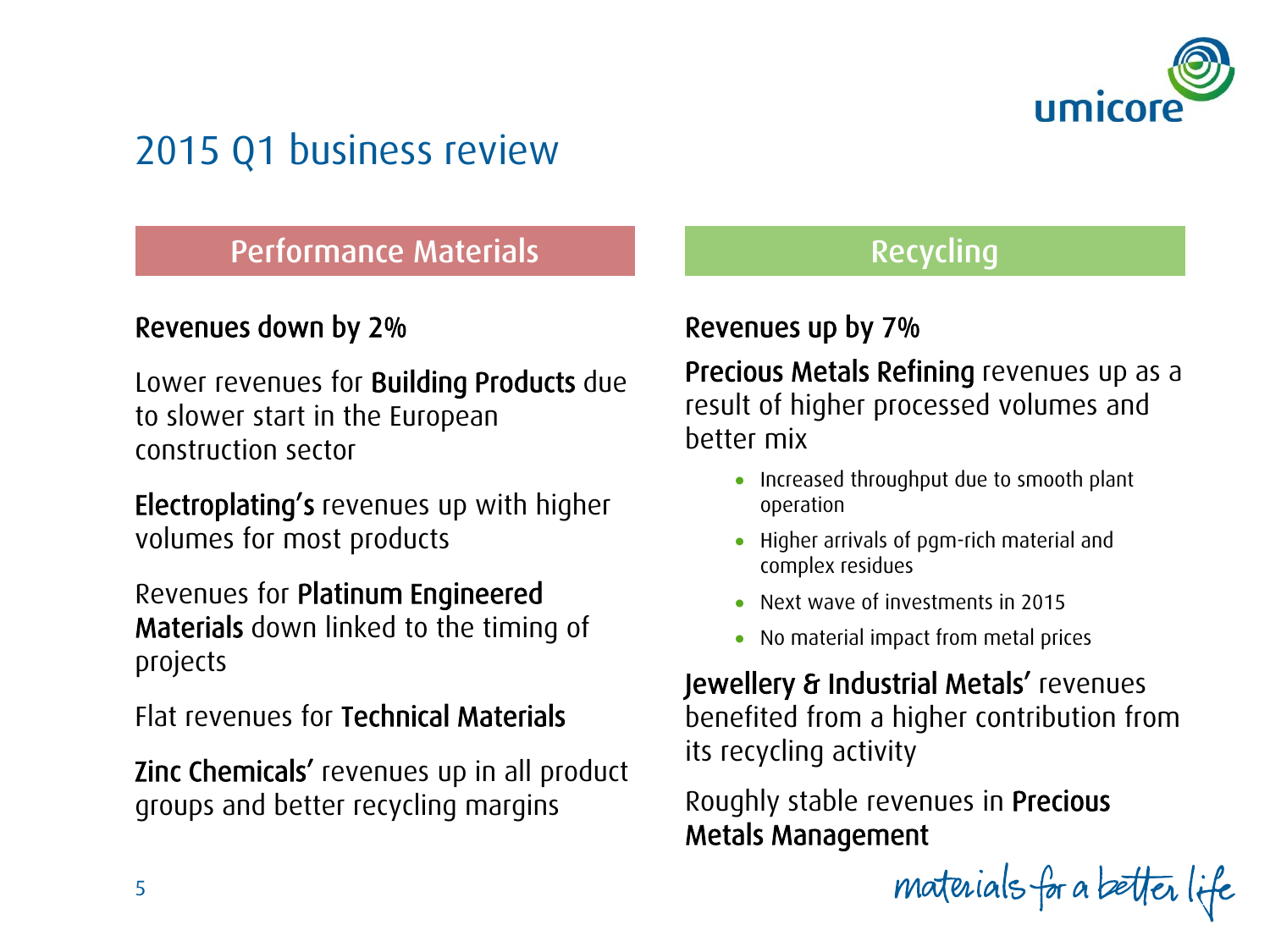

### Financial calendar

| 28 April 2015    | Ordinary General Meeting of Shareholders            |
|------------------|-----------------------------------------------------|
| 30 April 2015    | Ex-dividend trading date                            |
| 4 May 2015       | Record date for dividend                            |
| 5 May 2015       | Payment date for dividend                           |
| 31 July 2015     | Half Year Results 2015                              |
| 2 September 2015 | Capital Markets Day - Andaz Liverpool Street London |
| 22 October 2015  | 2015 third quarter trading update                   |

### Forward-looking statements

This presentation contains forward-looking information that involves risks and uncertainties, including statements about Umicore's plans, objectives, expectations and intentions.

Readers are cautioned that forward-looking statements include known and unknown risks and are subject to significant business, economic and competitive uncertainties and contingencies, many of which are beyond the control of Umicore.

Should one or more of these risks, uncertainties or contingencies materialize, or should any underlying assumptions prove incorrect, actual results could vary materially from those anticipated, expected, estimated or projected.

As a result, neither Umicore nor any other person assumes any responsibility for the accuracy of these forward-looking statements.

materials for a better life